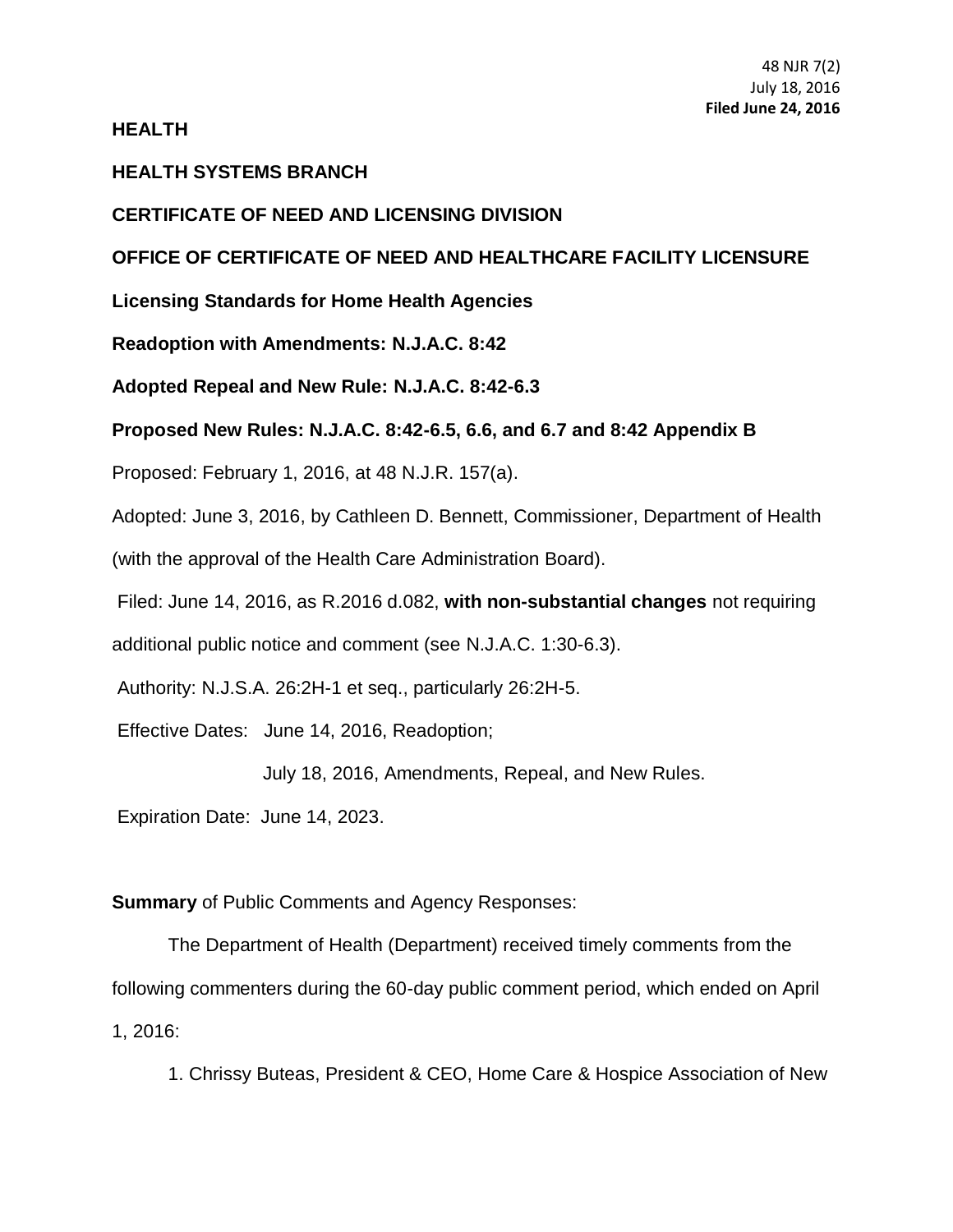Jersey; and

2. Theresa Edelstein, Vice President Post-Acute Care Policy & Special Initiatives, New Jersey Hospital Association.

Quoted, summarized, and/or paraphrased below, are the comments and the Department's responses thereto. The numbers in parentheses following each comment below correspond to the commenters listed above.

## **General Comments**

1. COMMENT: A commenter thanks the Department for the "opportunity to submit comments on Proposal Number: PRN 2016-018. The Home Care & Hospice Association of NJ represents Home Health Agencies (HHA) that care for nearly 100,000 Medicare beneficiaries. We appreciate the Department of Health's commitment to provide a reasonable, necessary, efficient, understandable and sound regulatory framework that allows home health agencies to service New Jersey's patients. New Jersey HHAs have consistently proven to provide quality, dependable, cost effective and coordinated health care while complying with state and federal regulations." (1) 2. COMMENT: A commenter states on "behalf of the New Jersey Hospital Association's home health agency members, we appreciate the opportunity to offer comments on the proposed readoption with amendments to the licensing standards for home health agencies at N.J.A.C 8:42. Overall, NJHA supports the amendments to the licensing standards." (2)

RESPONSE TO COMMENTS 1 AND 2: The Department acknowledges and thanks the commenters for their support for the rules proposed for readoption with amendments, new rules, and repeals.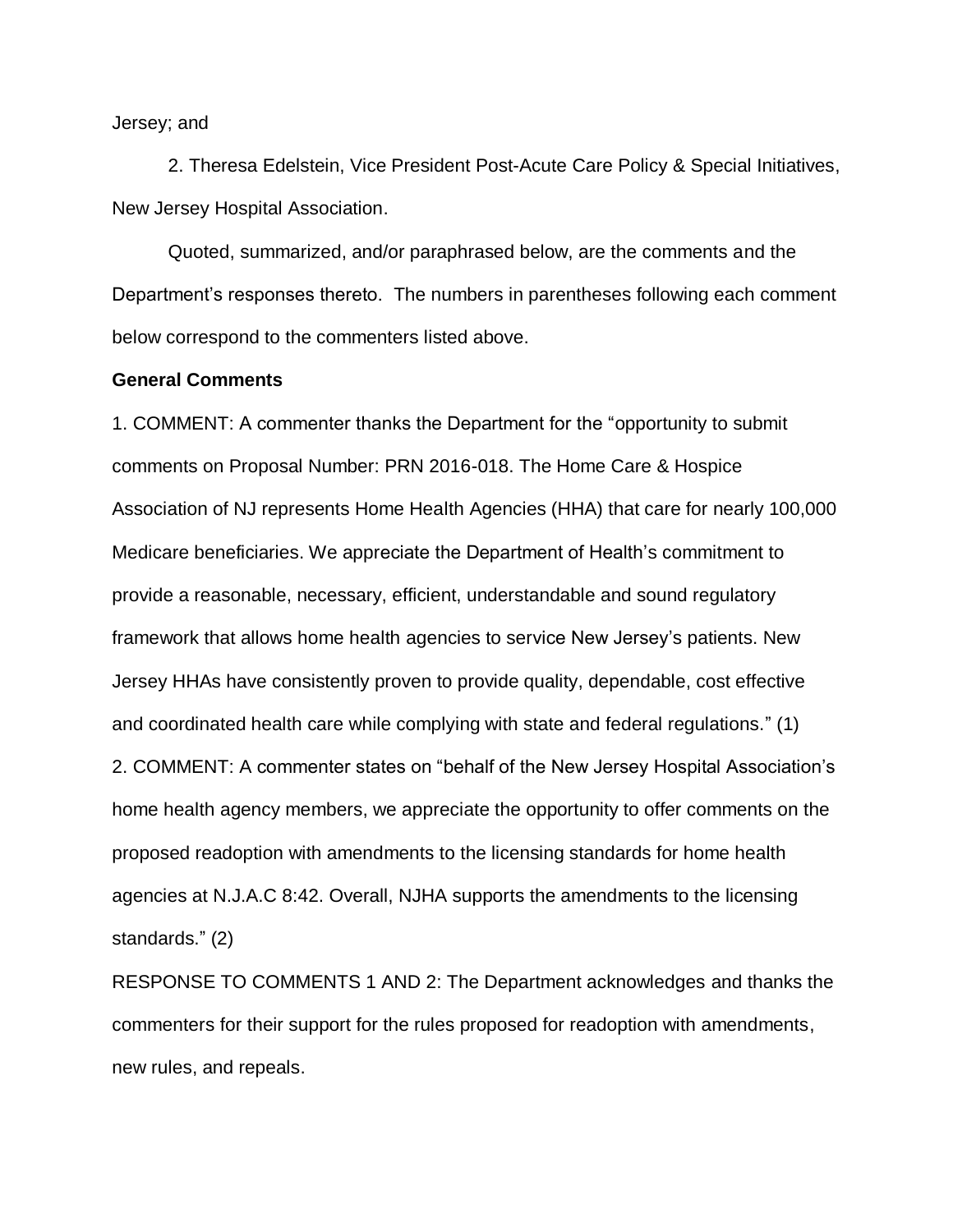3. COMMENT: The commenter states that we "agree with the technical amendments that have been instituted in an attempt to update terminology, properly identify other entities and recognize new resources. These include, but are not limited to, the revisions to some outdated definitions, replacing the term 'facility' with the term 'agency,' replacing the acronym DYFS with the current agency title of Department of Children and Families, Division of Child Protection and Permanency, and providing web/internet links to various resource sites in order to provide access to the most relevant information and data (i.e.: CDC, OSHA BBP, and Board of Nursing websites)." (1)

RESPONSE: The Department acknowledges and thanks the commenter for their support of the technical amendments.

#### **N.J.A.C. 8:42-2.1**

4. COMMENT: The commenter states that "since the Department is removing reference to N.J.A.C. 8:33L, which expired in 1997, NJHA believes that the Department needs to clarify that a certificate of need will only be issued by the Commissioner pursuant to a CN call as required by statute." (2)

RESPONSE: The Department agrees with the commenter and will make a technical change upon adoption at N.J.A.C. 8:42-2.1(a) to make a reference to the certificate of need call requirements at N.J.A.C. 8:33, which applies to home health agencies.

# **N.J.A.C. 8:42-3.2**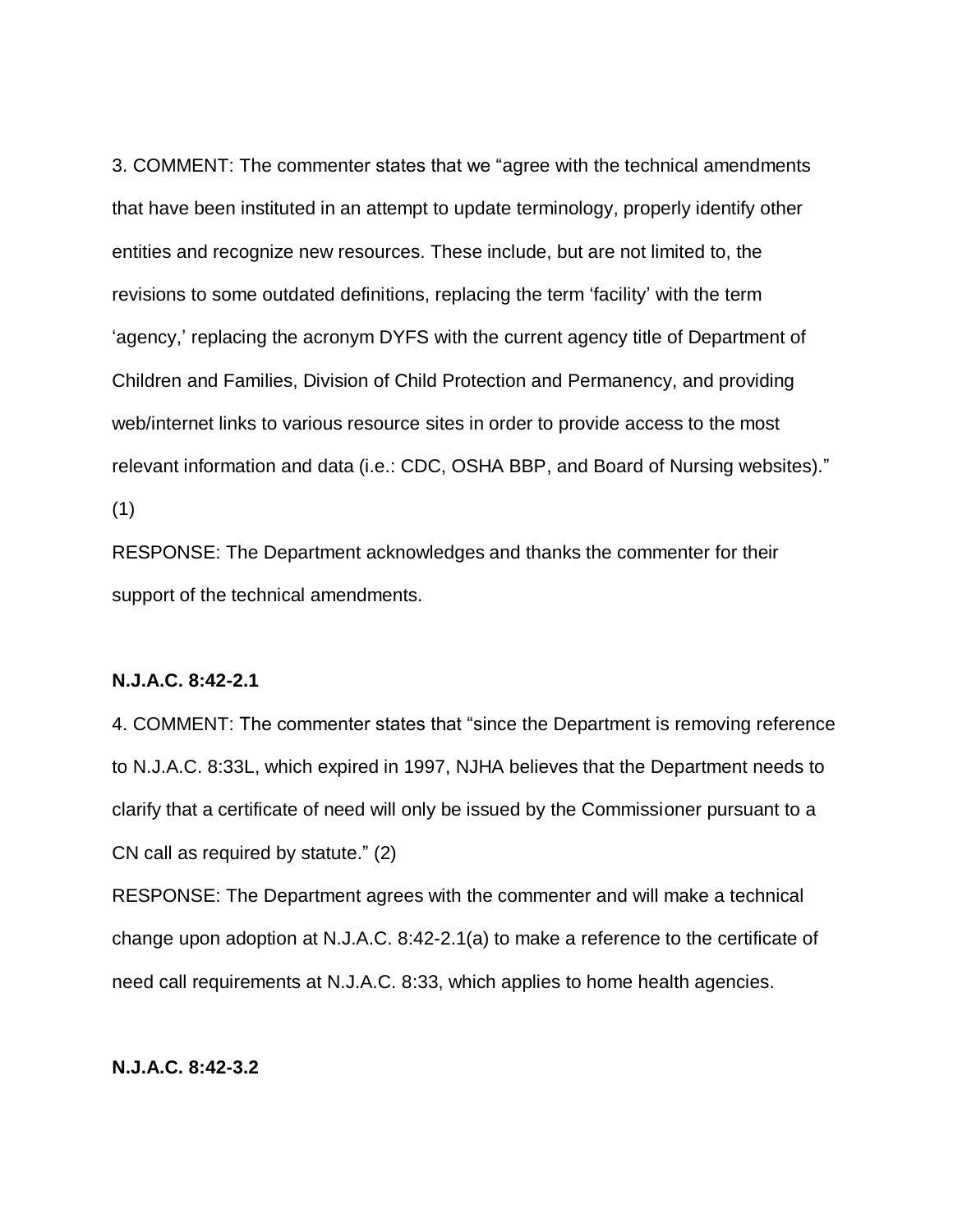5. COMMENT: The commenter states that the "regulations extend the change in ownership notification requirement from 30 days to 90 days and prohibit the closing of the transfer of ownership without prior Department approval. We suggest that the ownership notification requirement remain at 30 days." (1)

RESPONSE: Due to the increased complexity and volume of licensing applications received by the Department in recent years, the average time that it takes for the Department to review each application has risen to an average of 90 days. As such, a 30-day review period is no longer feasible. Accordingly, the Department will make no change upon adoption in response to this comment.

# **N.J.A.C. 8:42-3.4**

6. COMMENT: The commenter "is pleased to see the revised employee health requirements for detecting Mycobacterium tuberculosis Infection and rubella/rubella immunity screening. Implementing that agencies comply with the CDC's guidelines for tracking immunity of these communicable diseases for health care providers will ensure that screening and immunization practices are medically compliant with Federal public health standards for safety and prevention. The CDC established the use of the QuantiFERON-TB Gold Test for detecting Mycobacterium tuberculosis Infection to be equally, if not more accurate, than a tuberculin skin test and recommends that QFT-G may be used in all circumstances in which the TST is currently used. We recommend that [N.J.A.C.] 8:43-3.4(h) read: Agency personnel, both directly employed and under contract, upon employment shall receive a tuberculosis screening test and any required retesting in accordance with the Centers for Disease Control (CDC) 'Guidelines for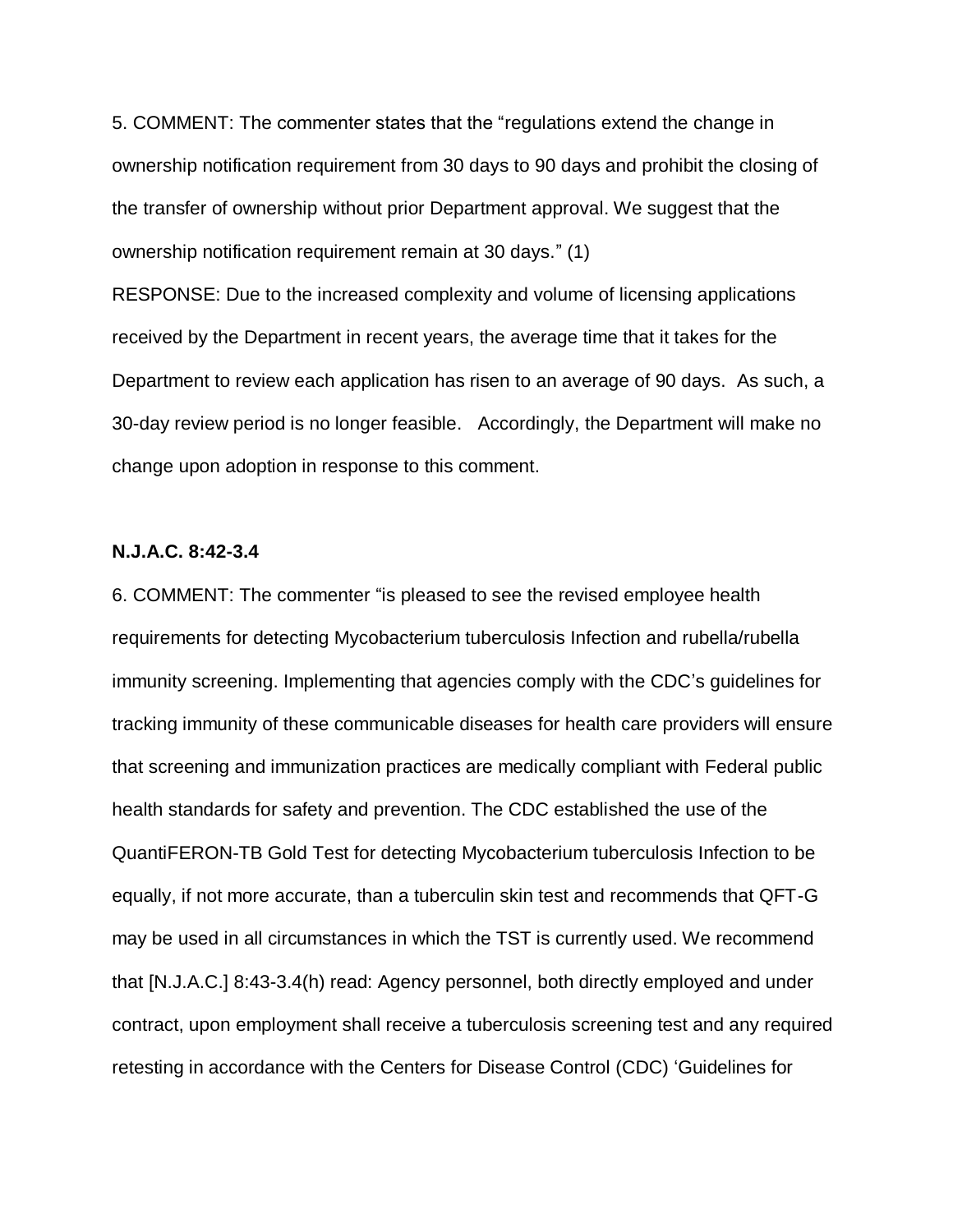Preventing the Transmission of Mycobacterium Tuberculosis in Health Care Settings.'" (1)

RESPONSE: The Department agrees with the commenter that the QuantiFERON-TB Gold Test, which is a blood test, is an appropriate tuberculosis test as it is contained in the CDC standard that the Department is requiring agencies to comply with in the proposed amendment. The standard for "skin" testing was inadvertently left in the proposed rule when the amendment was drafted as this requirement conflicts with the CDC standards in the referenced document. Therefore, based on this comment and the incorporation by reference of the CDC guidelines, the Department is deleting the word "skin" and will accept any testing approved by the CDC in the referenced document.

# **N.J.A.C. 8:42-4.1**

7. COMMENT: The commenter supports "the governing authority's new requirement to develop and implement a written conflict of interest policy that will establish a structure for identifying and disclosing conflicts of interest within the agency's operations or leadership and improve transparency." (1)

RESPONSE: The Department acknowledges and thanks the commenter for their support of the proposed amendments.

#### **N.J.A.C. 8:42-5.3**

8. COMMENT: The commenter supports "the expansion of the description of the roles and responsibilities of the agency Director of Nursing. The additional items provide edification for what has always been the Director of Nursing's role. 1. Overall planning,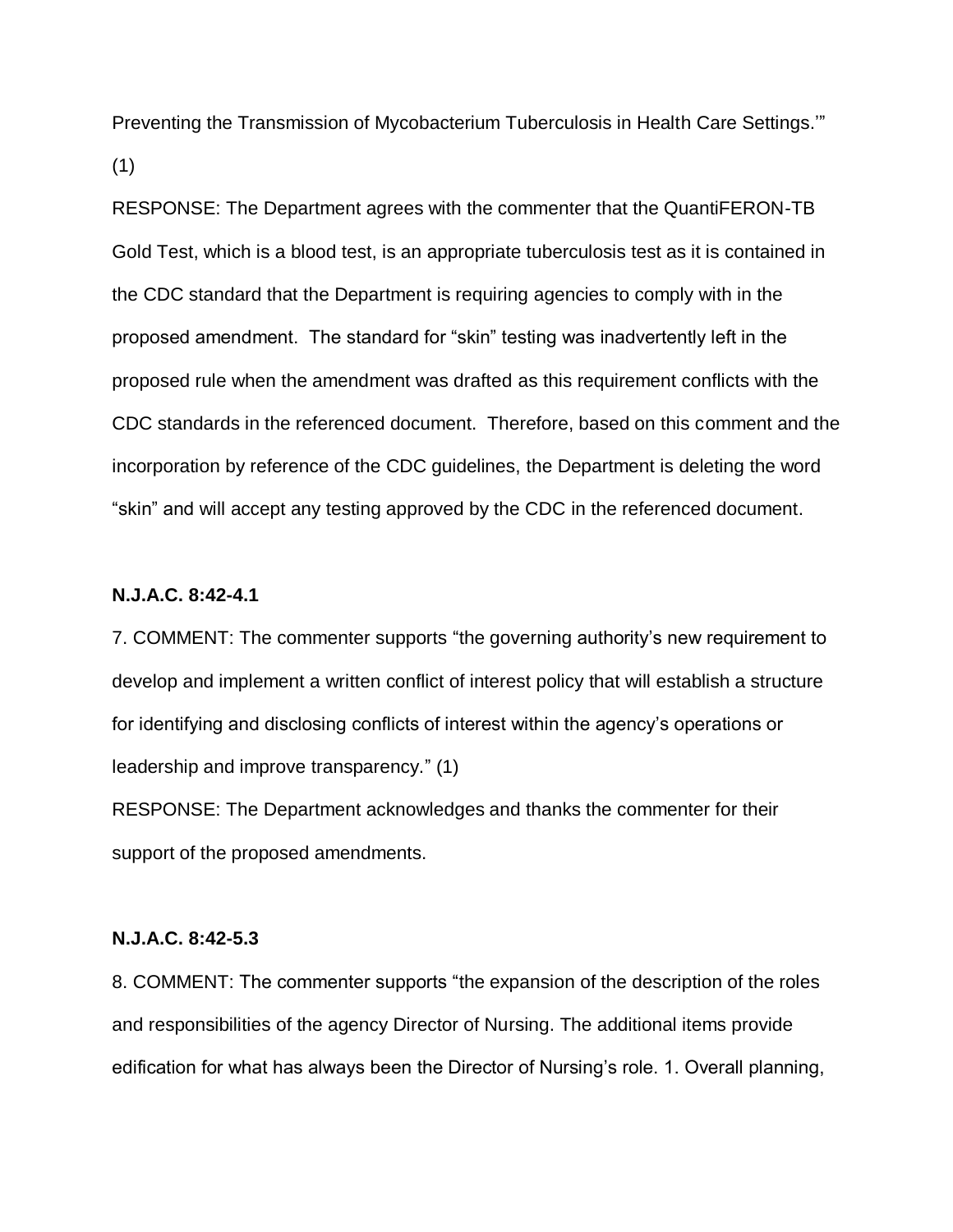supervision, and administration of nursing services 2. Coordination and integration of nursing services with other home health services to provide a continuum of care for patients. 3. Development of protocols for regular communications, including case conferencing between the nursing service and other disciplines based on the needs of each patient. 4. Development of written job descriptions and performance criteria for nursing personnel, and assigning duties based upon education, training, competencies and job descriptions 5. Ensuring that nursing services are provided to patients as specified in each patient's nursing plan of care 6. Ensuring community health nursing supervision to nursing personnel. It is recommended that the term [community health nursing] supervision be changed to nursing supervision, as the term and definition for community health nurse was removed from 8:42-1.2." (1)

9. COMMENT: The commenter states that proposed N.J.A.C. 8:42-5.3(a)6 "under the director of nursing responsibilities uses the term community health nursing supervision; however, the definition of community health nursing has been removed from the proposed rule. NJHA recommends that paragraph (a)6 be reworded to say "Ensuring nursing supervision to nursing personnel." (2)

RESPONSE TO COMMENTS 8 AND 9: The Department agrees that a technical amendment to the regulation is needed because the term "community health nurse" along with its definition were deleted from the chapter. Additionally, the director of nursing is responsible for supervising all aspects of nursing care, not just community health. As such, the Department will change paragraph (a)6 by deleting the term "community health."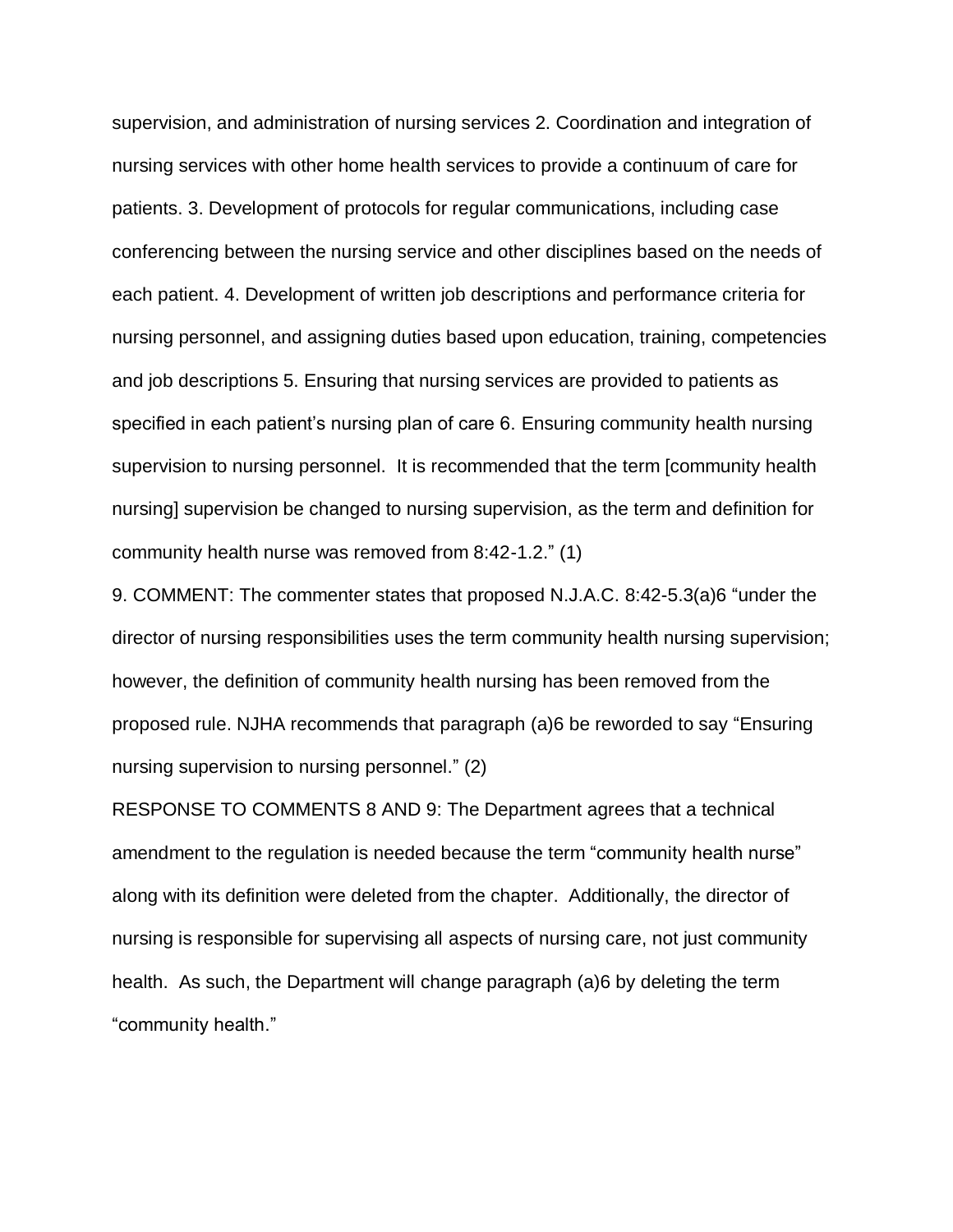#### **N.J.A.C. 8:42-6.1**

10. COMMENT: The commenter supports "the change to clarify the inclusion of one representative from each discipline (PT, OT, ST, Social Work and Dietary Counseling) in the advisory group, if the agency offers these services, in order to foster interdisciplinary assessment and evaluation of policies and procedures." (1) RESPONSE: The Department acknowledges and thanks the commenter for their support of the proposed amendments.

# **N.J.A.C. 8:42-6.3**

11. COMMENT: The commenter commends "the Department for its revision of the section at N.J.A.C. 8:42-6.3 Advance Directives." (2)

RESPONSE: The Department acknowledges and thanks the commenter for their support of the proposed amendments.

# **N.J.A.C. 8:42-6.5**

12. COMMENT: The commenter agrees "with the inclusion of the existing POLST Act and the outline of responsibilities that home health clinicians have in recognizing, honoring and complying with the orders." (1) RESPONSE: The Department acknowledges and thanks the commenter for their

support of the proposed amendments.

# **N.J.A.C. 8:42-6.6**

13. COMMENT: The commenter states that this "section outlines the only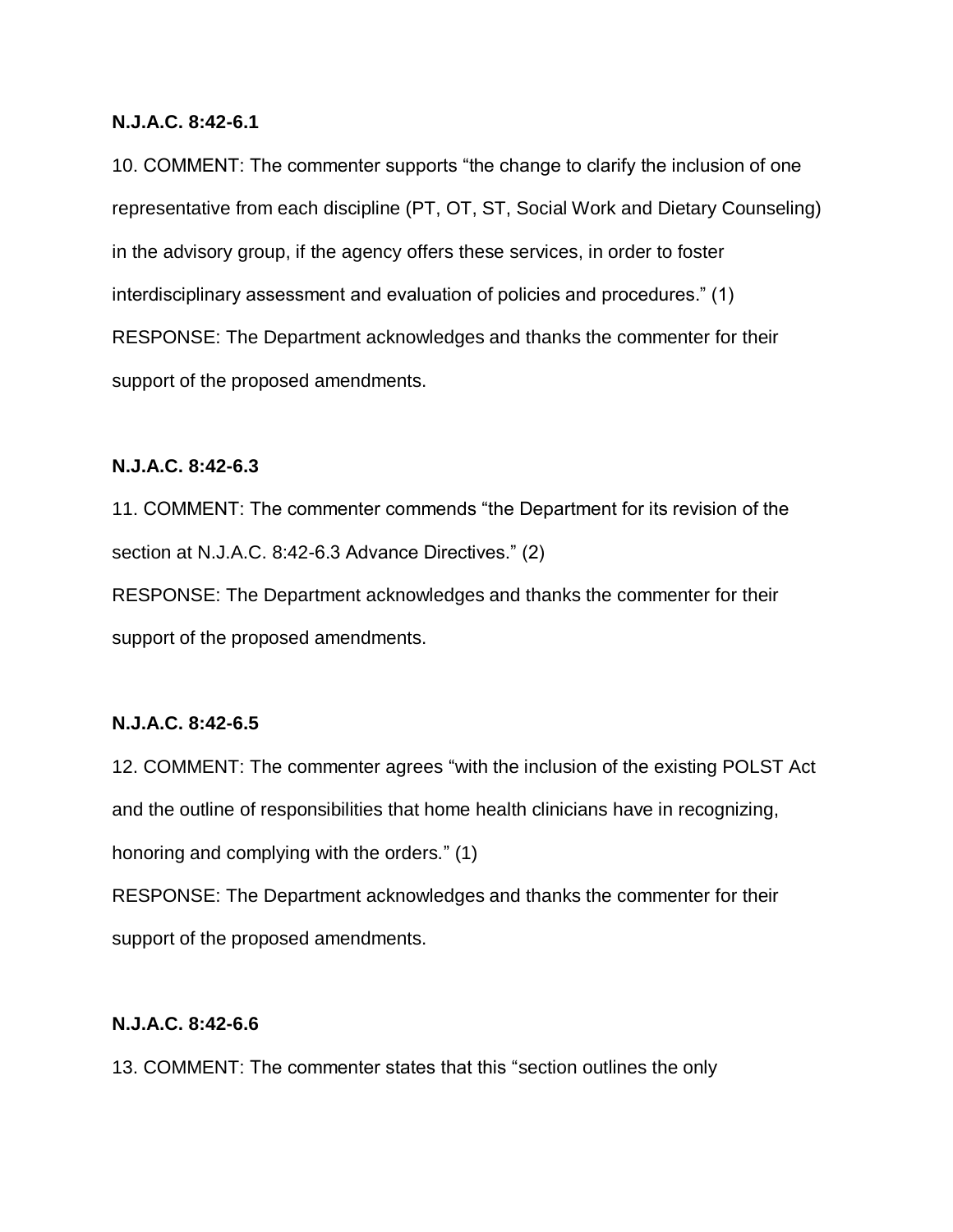acceptable reasons for transferring a patient to another agency: 1. A valid medical reason, including the agency's inability to care for the patient 2. Patient choice 3. Conformance with NJ Advance Directives for Health Care Act 4. Conformance with the POLST Act. There are other instances when a patient may need to be transferred from one agency's service to another. These reasons can be mutually shared by the patient and the agency or could be as a result of a significant conflict that impedes a home health agency from providing a service. 1. Conflicts between agency representatives and the patients and/or family 2. Patient's religious observances or beliefs 3. Patient relocates to a location outside of the agency service area 4. Security issues that may pose a risk to the agency staff 5. Patients who refuse to follow the prescribed plan of care. We request clarification as to the purpose for the transfer reasons listed and whether this section is designed to recognize patient rights of care based on selfdetermination only." (1)

RESPONSE: Pursuant to the current version of the home health agency patient's rights set forth at N.J.A.C. 8:42-13.1(b)19, which is recodified in this rulemaking as N.J.A.C. 8:42-13.2(a)19, a patient may be "transferred to another facility only for one of the reasons delineated at N.J.A.C. 8:42-6.3(e)." The current version of N.J.A.C. 8:42-6.3(e) sets forth the only reasons why a patient may be transferred to another home health agency; and these reasons are proposed for recodification as N.J.A.C. 8:42-6.6 with the addition of a new provision for the transfer of a patient in conformance with the POLST Act. Thus, the circumstances under which a home health agency may transfer a patient to another agency have not changed under this rulemaking, with the exception of the new provision for POLST Act transfers. Moreover, the Department believes that the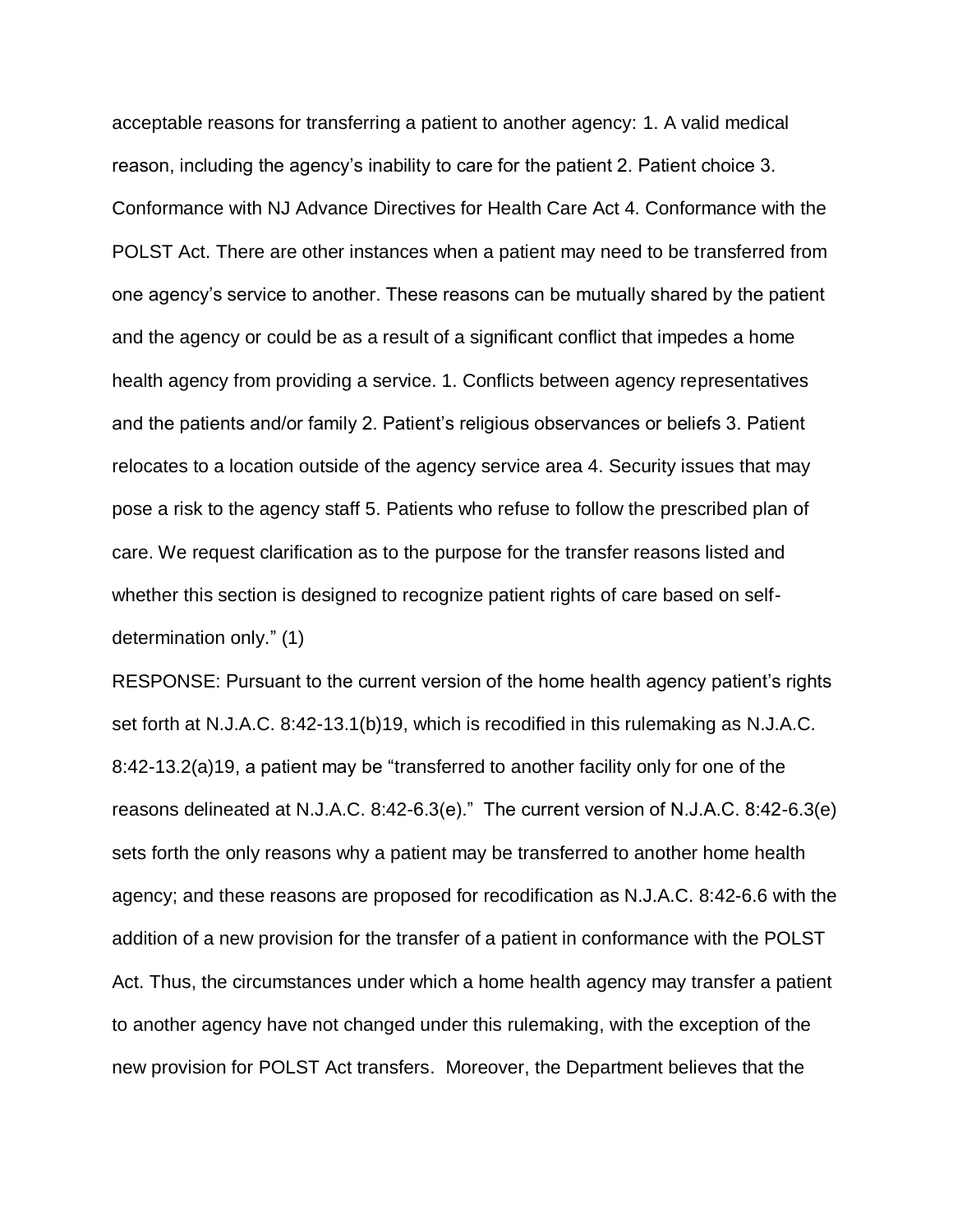scenarios raised by the commenter are addressed at proposed new N.J.A.C. 8:42-6.6. Scenarios 1 and 3 through 5 would be encompassed in proposed new N.J.A.C. 8:42- 6.6(a)1, as the situation would render the agency unable to care for the patient. And, Scenario 2 would be addressed by proposed new N.J.A.C. 8:42-6.6(a)2, as this would be the patient's choice, as well as under proposed new N.J.A.C. 8:42-6.6(a)1, because the agency would be unable to render care to the patient. Because the circumstances under which a patient may be transferred by a home health agency have not substantially changed with this rulemaking and the reasons for transfer are broad enough to encompass a variety of scenarios while at the same time protecting patients from improper transfers, the Department will make no change upon adoption in response to this comment.

#### **N.J.A.C. 8:42-6.7**

14. COMMENT: The commenter states that the "New Jersey Declaration of Death Act explained in N.J.A.C. 13:35-6A does not apply to the services provided by an HHA. This Act defines how a physician determines neurological brain death and the steps needed to come to that medical diagnosis/conclusion. Home Health Professional Registered Nurses are permitted by law and regulation to pronounce a person's death based on recognition of traditional cardio-respiratory criteria-irreversible cessation of all circulatory and respiratory functions, but cannot declare someone neurologically dead. The Association would request further clarification of the intent of [N.J.A.C.] 8:42-6.7 as the Declaration pertains to the non-physician health care professionals that work for the HHA." (1)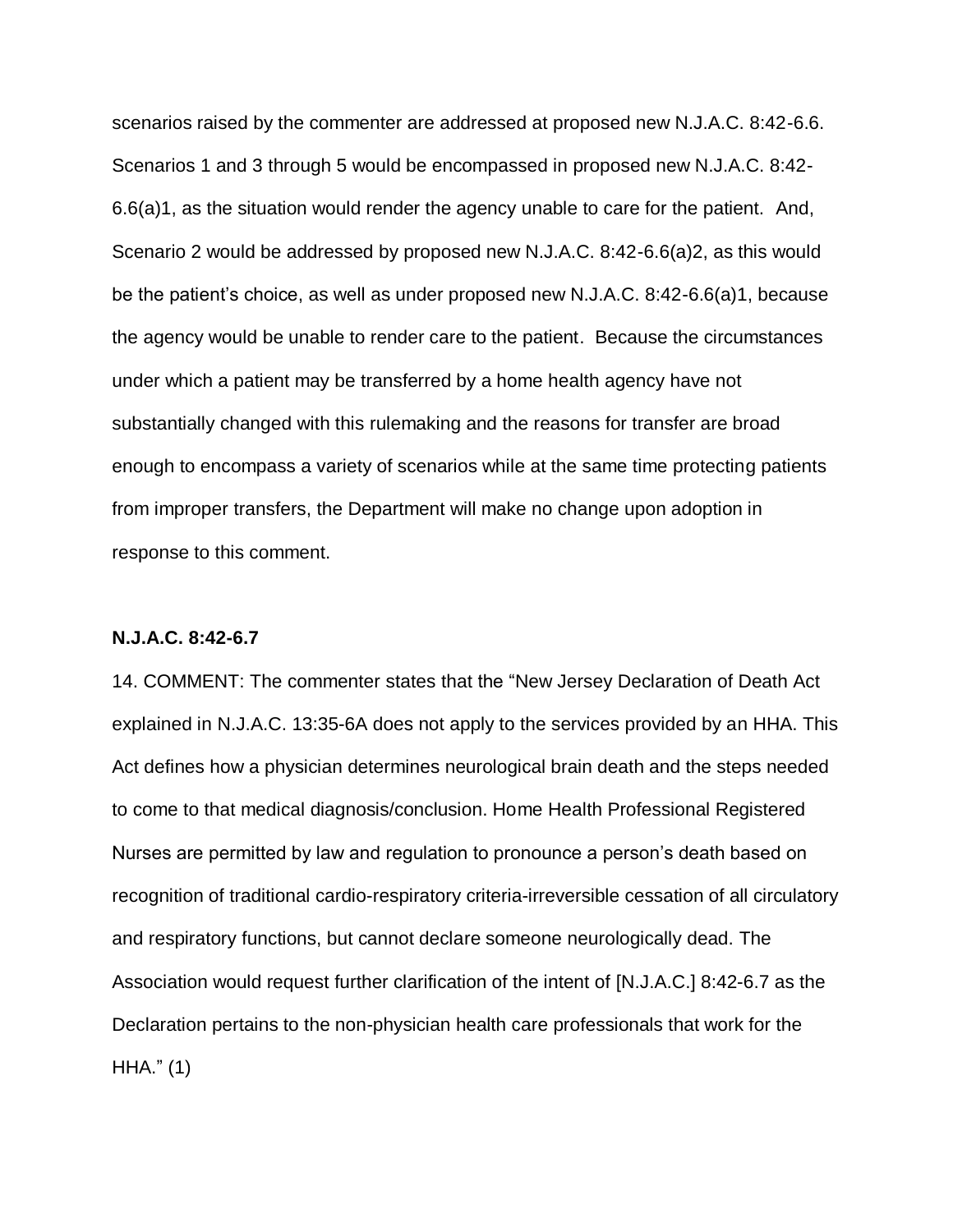RESPONSE: As clarification, the standards cited at N.J.A.C. 8:42-6.7 are applicable only to a health care professional acting within the scope of his or her license. The New Jersey Declaration of Death Act, N.J.S.A. 26:6A-1 et seq, sets forth the standards for declaring an individual deceased. Specifically, the Act sets forth cardio-respiratory criteria and neurological criteria for declaring a person dead. The Department acknowledges that the standards at N.J.A.C. 13:35-6A for declaring an individual deceased based on neurological criteria apply only to physicians. However, the Department's intent for including this provision in the rule is to ensure that health care professionals, including physicians, have the full scope of their applicable license available to them in the event the health care professional is called upon to declare an individual who was under the care of a home health agency deceased.

#### **N.J.A.C. 8:42-7.5**

15. COMMENT: The commenter states that given "the recently finalized changes to the Board of Nursing regulations that permit the delegation of medication administration to certified home health aides, NJHA asks that the Department ensures that this subchapter is consistent with the new Board of Nursing rules." (2) RESPONSE: After reviewing N.J.A.C. 8:42-7.5 in light of the recent amendments made by the Board of Nursing to the delegation standards at N.J.A.C. 13:37-6.4, the Department has determined that the subchapter continues to be consistent with the Board of Nursing standards. Based on this determination, the Department will be making no change to the rules upon adoption.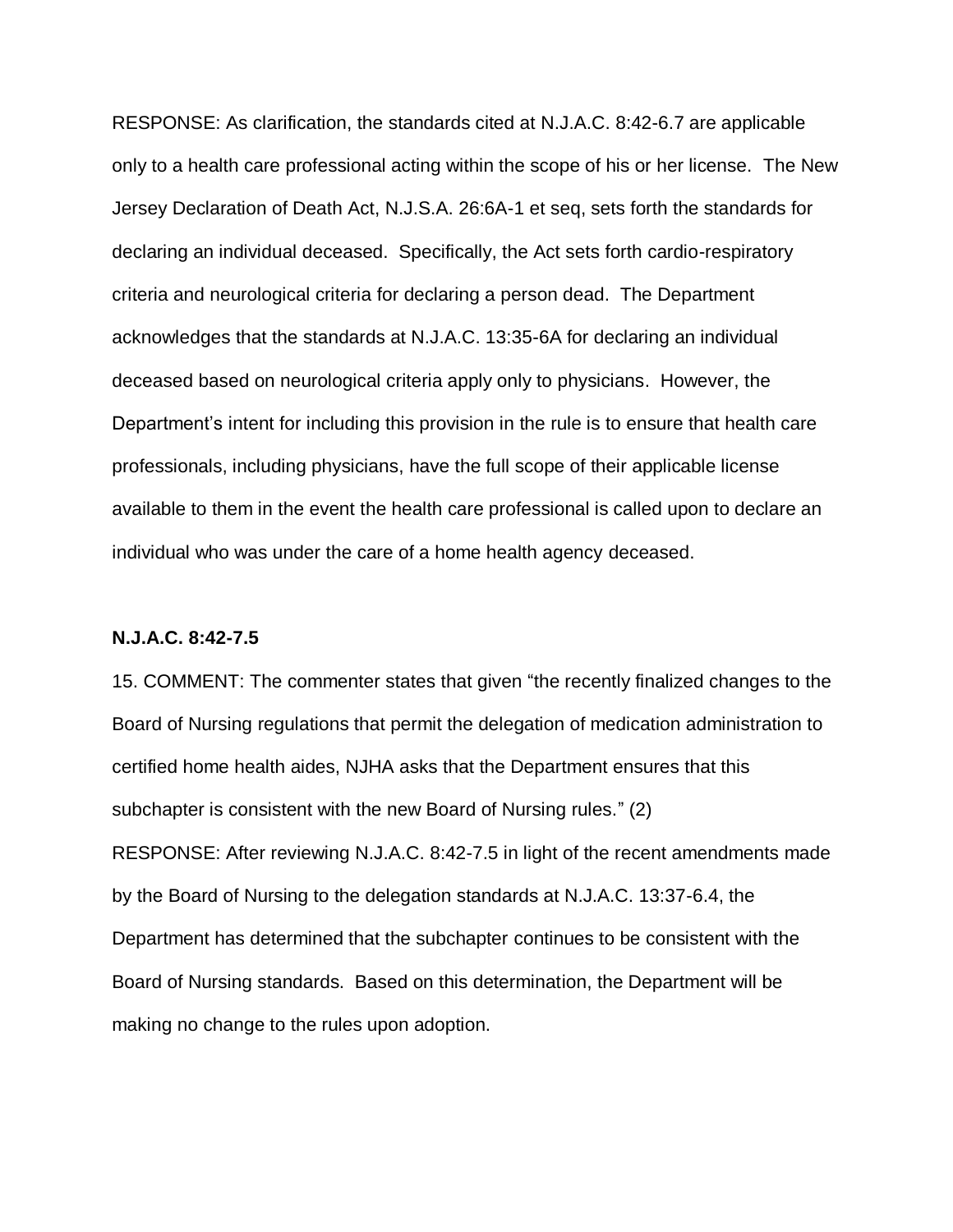#### **N.J.A.C. 8:42-11.2**

16. COMMENT: The commenter states that N.J.A.C. 8:42-11.2 "refers to pieces of the medical record that must be included when transferring a patient to another facility, but does not address the Universal Transfer Form (UTF) which is found in [N.J.A.C.] 8:43E-13.5. It is our recommendation that the UTF be included in [N.J.A.C.] 8:42-11.2." (1) RESPONSE: The UTF is already required to be used in all transfers between licensed healthcare facilities or programs pursuant to N.J.A.C. 8:43E-13.4. To ensure consistency between the rules and eliminate any confusion regarding the use of the UTF for transfers, the Department will make a technical change upon adoption to include the UTF in the list of items required to be sent to the receiving facility when transferring a patient pursuant to N.J.A.C. 8:42-11.2(d).

#### **N.J.A.C. 8:42-13.1**

17. COMMENT: The commenter "understands that the Department is seeking to achieve consistency in its standards by proposing to require home health agencies to distribute the statement of patients' rights to patients, as well as to staff and contracted personnel. There is a grammatical error at N.J.A.C. 8:42-13.1(a)1; patient's should be patients." (2)

RESPONSE: The Department thanks the commenter for pointing out the grammatical error, which was included in the rule proposal that was submitted to the Health Care Administration Board, and notes that the error was corrected prior to publication of the notice of proposal in the New Jersey Register.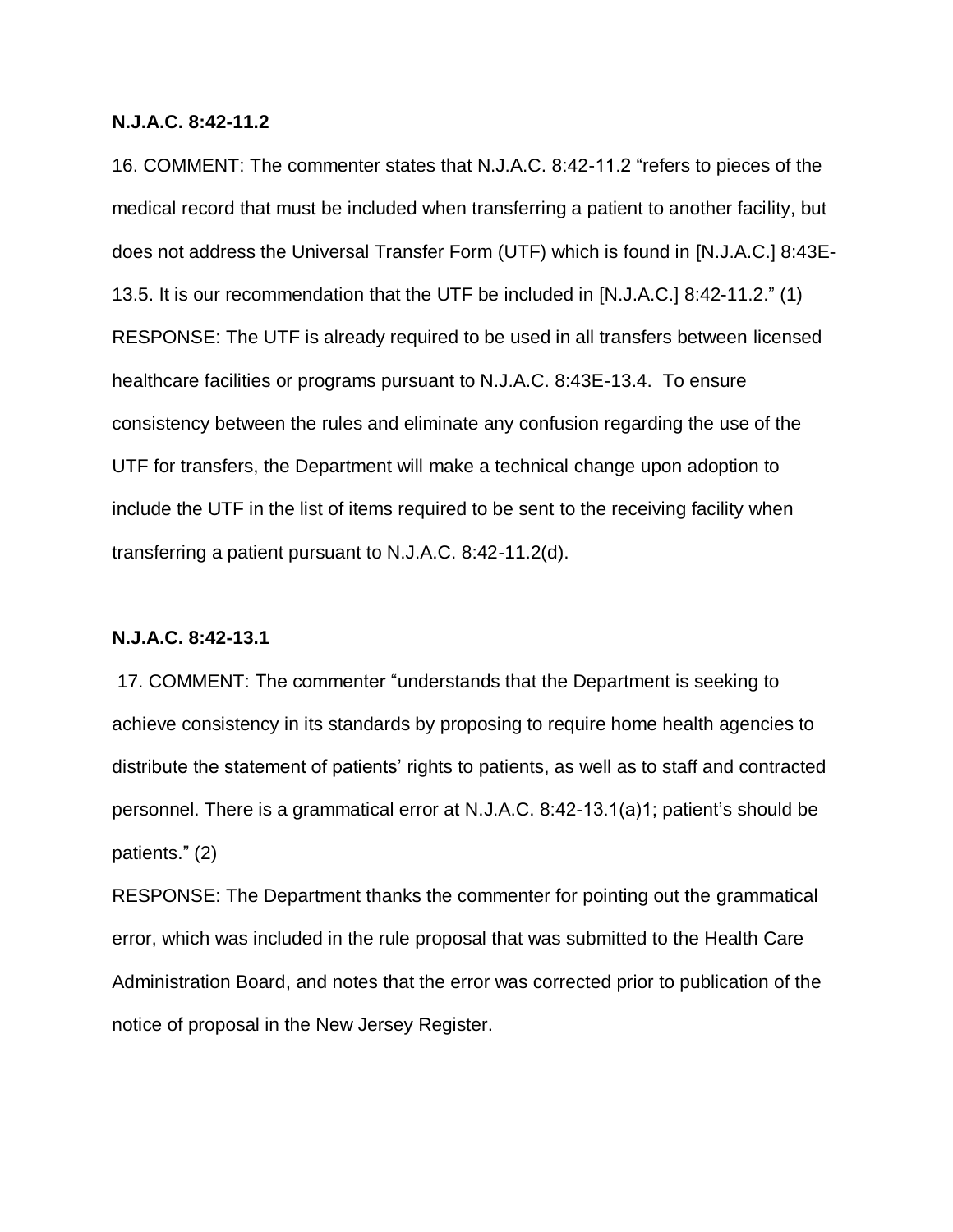#### **Federal Standards Analysis**

The rules readopted with amendments, repeal, and new rules would continue to impose standards on home health agencies in New Jersey that do not exceed the Federal standards for home health agencies, with limited exceptions that are necessary for patient safety and well-being. The Federal home health agency standards are established by Medicare and are set forth at 42 CFR Part 484. Additionally, [42 CFR](https://web.lexisnexis.com/research/buttonTFLink?_m=975d90ccd21c54649b6debea8eb510bc&_xfercite=%3ccite%20cc%3d%22USA%22%3e%3c%21%5bCDATA%5b48%20N.J.R.%20157%28a%29%5d%5d%3e%3c%2fcite%3e&_butType=4&_butStat=0&_butNum=150&_butInline=1&_butinfo=42%20CFR%20440.70&_fmtstr=FULL&docnum=7&_startdoc=1&wchp=dGLzVzt-zSkAb&_md5=49bf8b6a234e9d555af2e4624bdcf7db)  [440.70\(d\)](https://web.lexisnexis.com/research/buttonTFLink?_m=975d90ccd21c54649b6debea8eb510bc&_xfercite=%3ccite%20cc%3d%22USA%22%3e%3c%21%5bCDATA%5b48%20N.J.R.%20157%28a%29%5d%5d%3e%3c%2fcite%3e&_butType=4&_butStat=0&_butNum=150&_butInline=1&_butinfo=42%20CFR%20440.70&_fmtstr=FULL&docnum=7&_startdoc=1&wchp=dGLzVzt-zSkAb&_md5=49bf8b6a234e9d555af2e4624bdcf7db) provides that home health agencies must comply with the Medicare home health agency requirements as a condition of participation in the Medicaid program. Thus, the two programs maintain the same requirements for participation. Because the Medicaid requirements for home health agencies are the same as those for the Medicare program, this analysis applies equally to the Medicaid and the Medicare programs.

[42 CFR 484.14](https://web.lexisnexis.com/research/buttonTFLink?_m=975d90ccd21c54649b6debea8eb510bc&_xfercite=%3ccite%20cc%3d%22USA%22%3e%3c%21%5bCDATA%5b48%20N.J.R.%20157%28a%29%5d%5d%3e%3c%2fcite%3e&_butType=4&_butStat=0&_butNum=151&_butInline=1&_butinfo=42%20CFR%20484.14&_fmtstr=FULL&docnum=7&_startdoc=1&wchp=dGLzVzt-zSkAb&_md5=cecf43a5b42a9b5b1cf9f941ee38d491) requires that, as a condition of Medicare participation, home health agencies provide part-time or intermittent skilled nursing services, and that at least one other therapeutic service (physical, speech, or occupational therapy; medical social services; or home health aide services) be made available on a visiting basis. [N.J.A.C. 8:42-3.1](https://web.lexisnexis.com/research/buttonTFLink?_m=975d90ccd21c54649b6debea8eb510bc&_xfercite=%3ccite%20cc%3d%22USA%22%3e%3c%21%5bCDATA%5b48%20N.J.R.%20157%28a%29%5d%5d%3e%3c%2fcite%3e&_butType=4&_butStat=0&_butNum=152&_butInline=1&_butinfo=NJ%20ADMIN%208%3a42-3.1&_fmtstr=FULL&docnum=7&_startdoc=1&wchp=dGLzVzt-zSkAb&_md5=84b5c8b8cb5b6edf79ea03c7085c8040) would continue to require home health agencies to provide preventive, rehabilitative, and therapeutic services, including, but not limited to, nursing, homemaker-home health aide, and physical therapy services. Although this requirement exceeds the Federal requirement because it requires both home-maker home health aide and physical therapy services, the Department believes that these are essential services that home health agencies should continue to provide.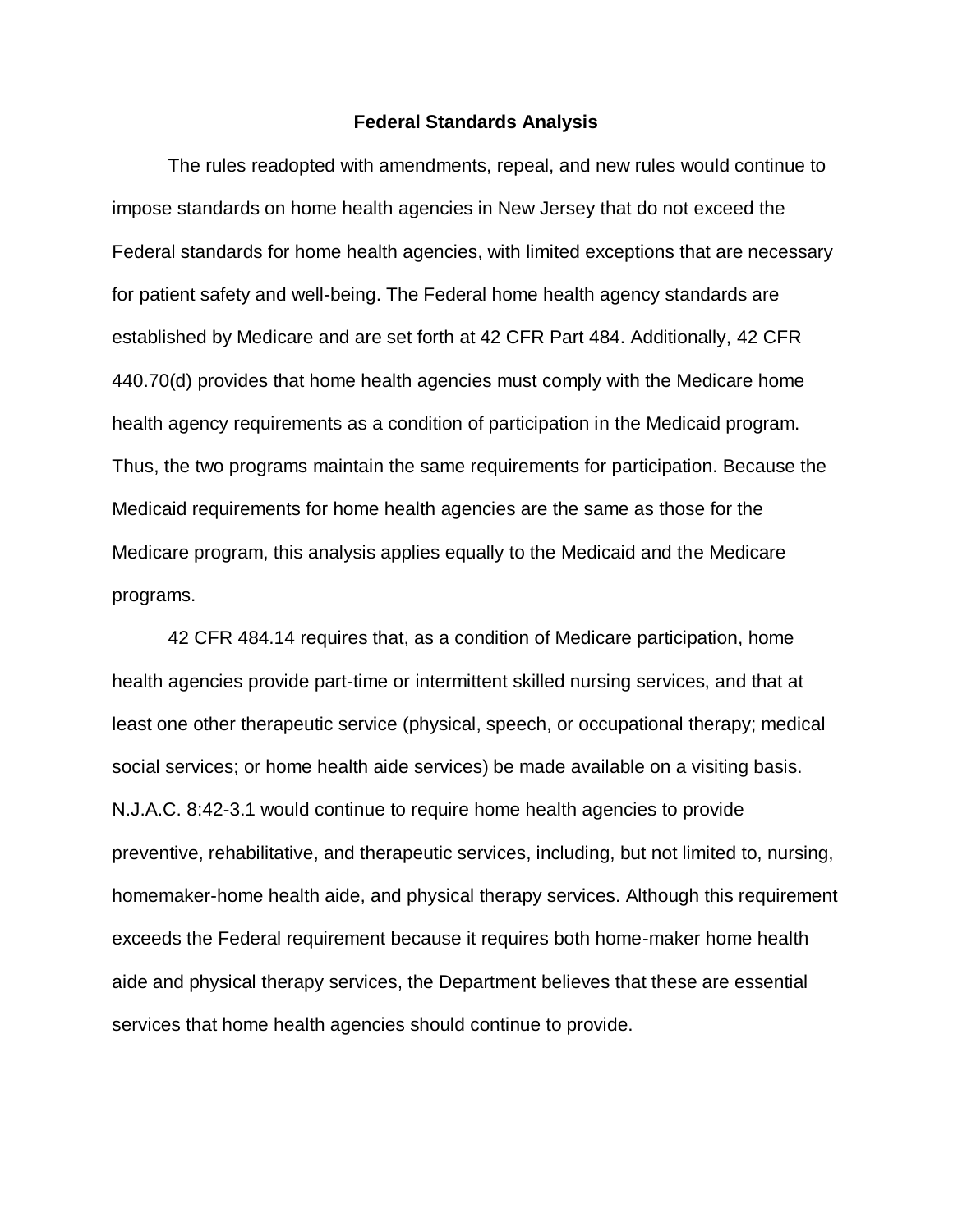Additionally, [N.J.A.C. 8:42-7.3\(d\)](https://web.lexisnexis.com/research/buttonTFLink?_m=975d90ccd21c54649b6debea8eb510bc&_xfercite=%3ccite%20cc%3d%22USA%22%3e%3c%21%5bCDATA%5b48%20N.J.R.%20157%28a%29%5d%5d%3e%3c%2fcite%3e&_butType=4&_butStat=0&_butNum=153&_butInline=1&_butinfo=NJ%20ADMIN%208%3a42-7.3&_fmtstr=FULL&docnum=7&_startdoc=1&wchp=dGLzVzt-zSkAb&_md5=2637a1c0dd33ea5fd079c5f6a9a50d1e) would continue to require that a home health agency have a registered nurse (RN) available 24 hours a day to return a patient's call within one hour regarding clinical issues. Federal law does not require on-call coverage by an RN and does not require a patient's call to be returned within one hour. However, in order to ensure that a patient's needs are addressed appropriately and in a timely fashion, the Department believes that agencies must have 24 hour on-call RN coverage that includes having the RN return a patient's call within one hour.

[N.J.A.C. 8:42-3.1\(b\)](https://web.lexisnexis.com/research/buttonTFLink?_m=975d90ccd21c54649b6debea8eb510bc&_xfercite=%3ccite%20cc%3d%22USA%22%3e%3c%21%5bCDATA%5b48%20N.J.R.%20157%28a%29%5d%5d%3e%3c%2fcite%3e&_butType=4&_butStat=0&_butNum=154&_butInline=1&_butinfo=NJ%20ADMIN%208%3a42-3.1&_fmtstr=FULL&docnum=7&_startdoc=1&wchp=dGLzVzt-zSkAb&_md5=794bb36f3b3df6c79a7d5cf0491a3d1a) would also continue to impose a prohibition on full contracting of nursing services, and provides that the subcontracting of nursing services shall only be permitted under certain conditions. Federal law does not limit the subcontracting of nursing services by home health agencies. The Department believes that the subcontracting of nursing services by home health agencies should only be permitted under limited circumstances in order to ensure continuity of care for patients.

The Department is unable to estimate the cost of providing two therapeutic services in addition to nursing services and 24/7 coverage by an RN, or any increase in costs because of the limitation on subcontracting of services. However, the Department believes that patient safety is paramount, and that the costs of these requirements are justified because they serve to ensure patient health and safety through the provision of high quality care.

**Full text** of the readopted rules can be found in the New Jersey Administrative Code at [N.J.A.C. 8:42.](https://web.lexisnexis.com/research/buttonTFLink?_m=30b216b00466c29f48f002103c5164ee&_xfercite=%3ccite%20cc%3d%22USA%22%3e%3c%21%5bCDATA%5b47%20N.J.R.%202063%28a%29%5d%5d%3e%3c%2fcite%3e&_butType=4&_butStat=0&_butNum=97&_butInline=1&_butinfo=NJ%20ADMIN%208%3a33&_fmtstr=FULL&docnum=5&_startdoc=1&wchp=dGLzVzt-zSkAb&_md5=0d03b8f0c39698bb5ecaec0ed5dc0d1e)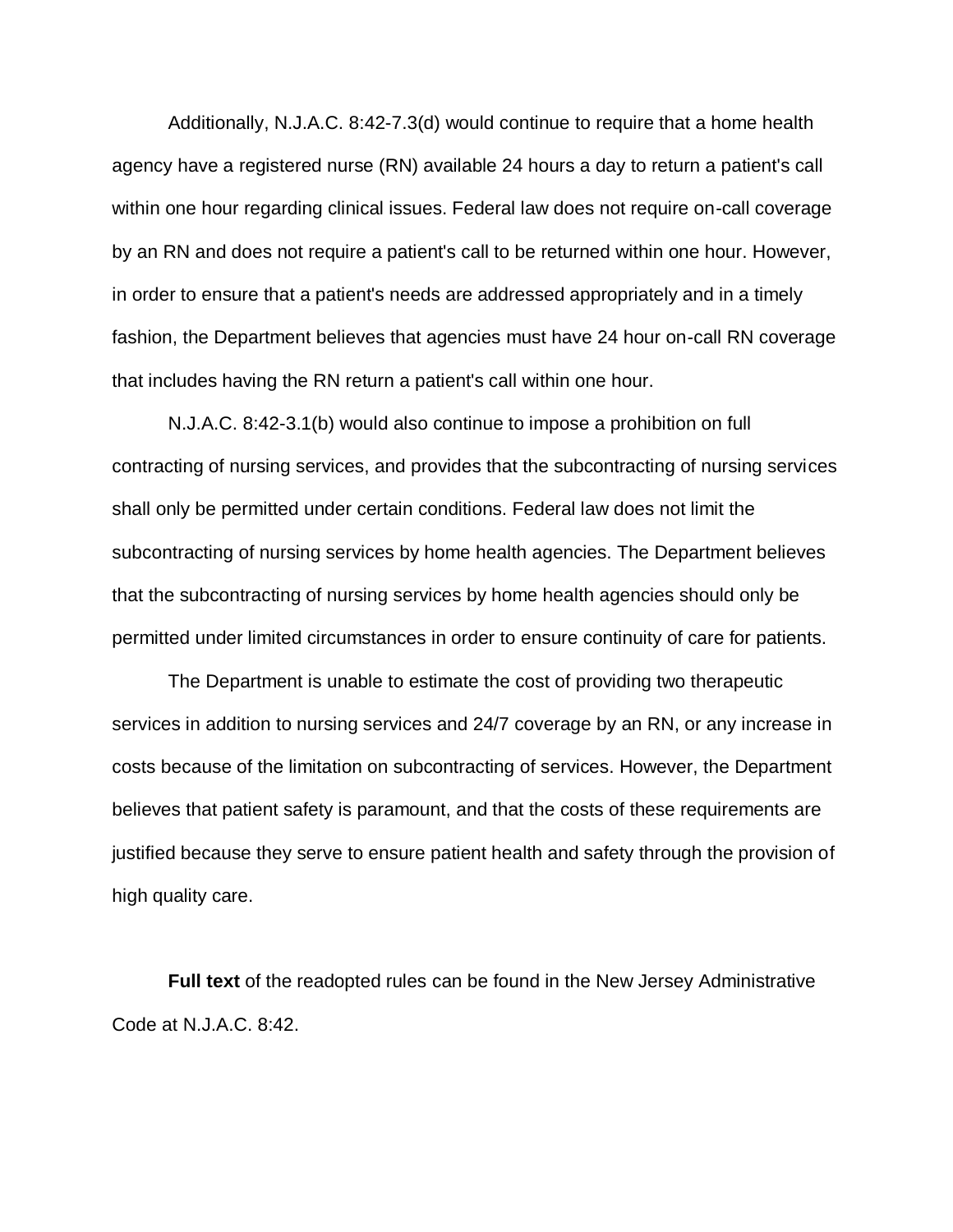**Full text** of the adopted amendments and new rules follows (additions to proposal indicated in boldface with asterisks **\*thus\***; deletions from proposal indicated in brackets with asterisks \*[thus]\*):

# 8:42-2.1 Certificate of Need

(a) According to [N.J.S.A. 26:2H-1](https://web.lexisnexis.com/research/buttonTFLink?_m=975d90ccd21c54649b6debea8eb510bc&_xfercite=%3ccite%20cc%3d%22USA%22%3e%3c%21%5bCDATA%5b48%20N.J.R.%20157%28a%29%5d%5d%3e%3c%2fcite%3e&_butType=4&_butStat=0&_butNum=161&_butInline=1&_butinfo=NJCODE%2026%3a2H-1&_fmtstr=FULL&docnum=7&_startdoc=1&wchp=dGLzVzt-zSkAb&_md5=c71f5916cb2e20ec9807f457c50d9a75) et seq., and amendments thereto, a home health agency shall not be instituted, constructed, expanded, licensed to operate, or closed, except upon application for and receipt of a Certificate of Need issued by the Commissioner **\*pursuant to a Certificate of Need Call as required by N.J.A.C. 8:33\***. (b) –(c) (No change from proposal.)

# 8:42-3.2 Ownership

(a) (No change from proposal.)

(b) An agency shall submit an application for transfer of ownership on Form CN-7 to the Director of the Office of Certificate of Need and Healthcare Facility Licensure in writing at least 90 days prior to the proposed closing date and in conformance with the requirements for Certificate of Need applications at N.J.A.C**\*.\*** 8:33-3.3.

# 8:42-3.4 Personnel

(a)-(g) (No change from proposal.)

(h) Agency personnel, both directly employed and under contract, shall receive upon employment tuberculin \*[skin]\* testing and any required retesting in accordance with the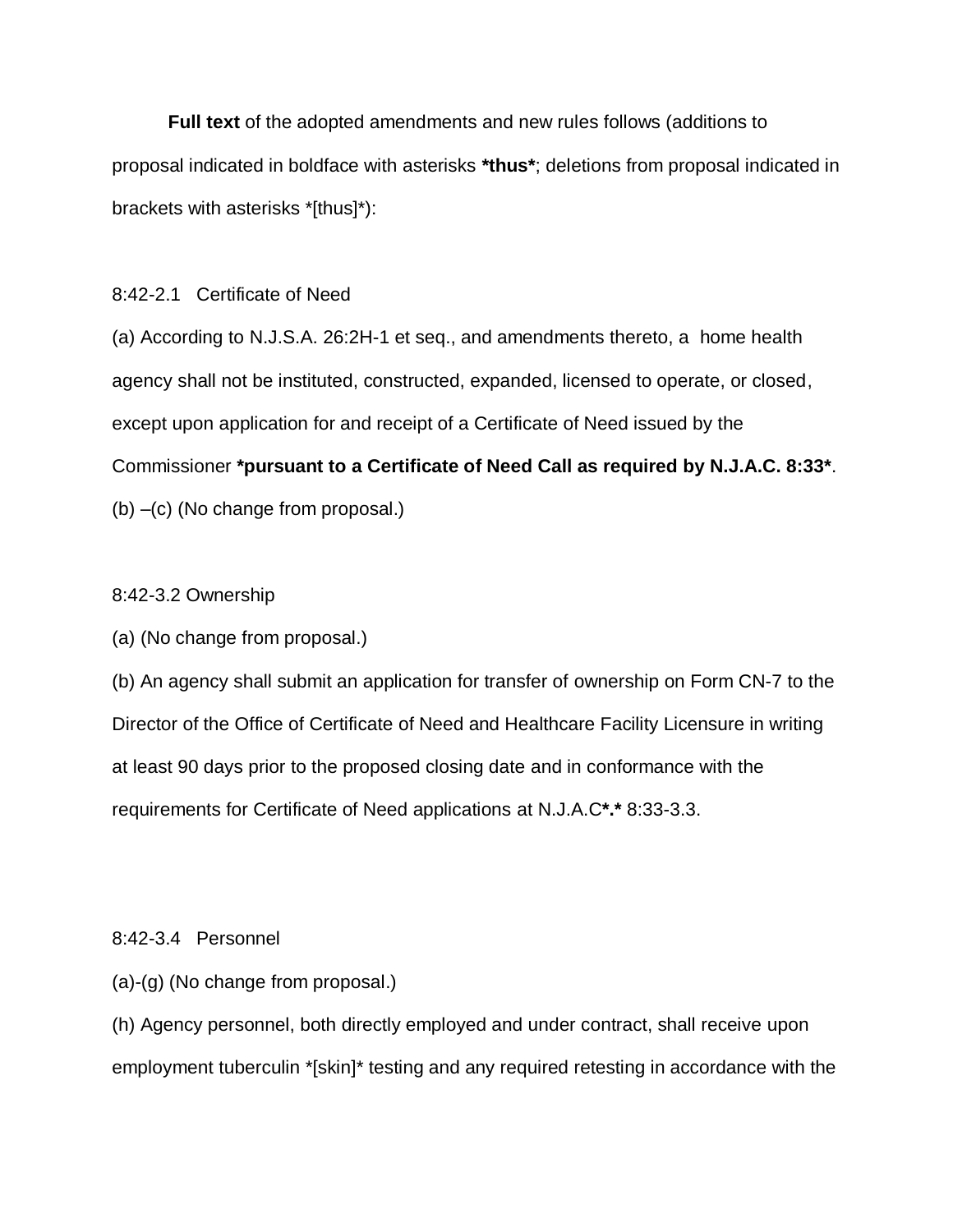Centers for Disease Control (CDC) "Guidelines for Preventing the Transmission of Mycobacterium Tuberculosis in Health Care Settings," 2005 Guidelines, MMWR, December 30, 2005; Vol. 54; RR-17, incorporated herein by reference, as amended and supplemented, which can be found on the CDC website at

[http://www.cdc.gov/mmwr/preview/mmwrhtml/rr5417a1.htm?s\\_cid=rr5417a1\\_e.](http://www.cdc.gov/mmwr/preview/mmwrhtml/rr5417a1.htm?s_cid=rr5417a1_e)

(i)-(k) (No change from proposal.)

8:42-5.3 Director of nursing's responsibilities

(a) The director of nursing shall be responsible for the direction, provision, and quality of patient care services provided to patients, including:

1.-5. (No change from proposal.)

6. Ensuring \*[community health]\* nursing supervision to nursing personnel.

8:42-11.2 Medical/health records policies and procedures

(a)-(c) (No change from proposal.)

(d) If the patient is transferred to another non acute health care facility, the agency shall maintain a transfer record reflecting the patient's immediate needs and send a copy of this record to the receiving facility at the time of transfer. The transfer record shall contain at least the following information:

1.-5. (No change.)

6. Reason for transfer; \*[and]\*

7. A notice of the existence of an advance directive, POLST Form, and/or Do Not Resuscitate (DNR) order\*[.]\***\*; and**